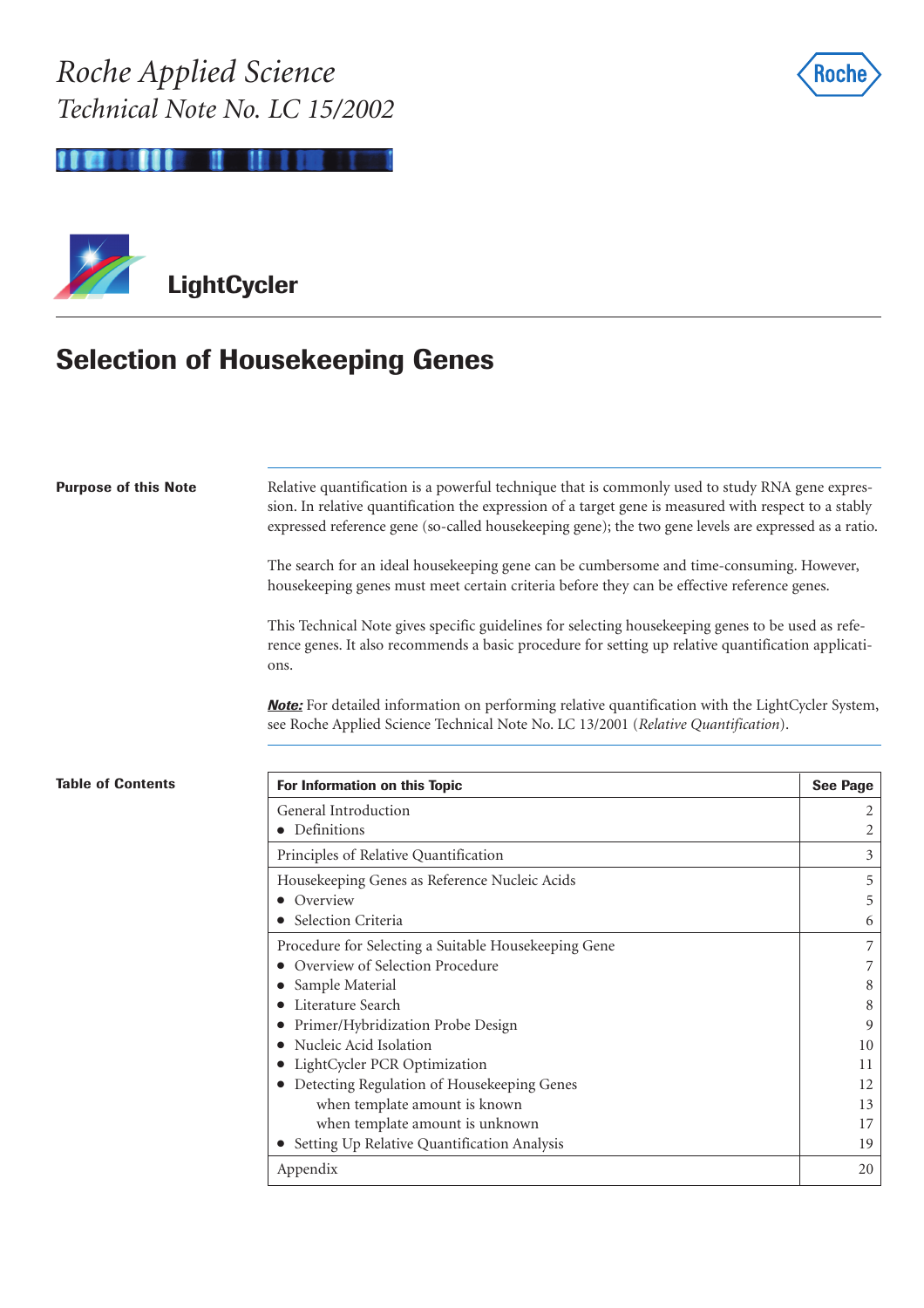## **1. General Introduction**

### **Definitions**

For maximum clarity, we will use the following definitions in this Note:

| <b>Term</b>                             | <b>Definition</b>                                                                                                                                                                                                                                                                                    |
|-----------------------------------------|------------------------------------------------------------------------------------------------------------------------------------------------------------------------------------------------------------------------------------------------------------------------------------------------------|
| <b>Reference Nucleic</b><br><b>Acid</b> | An unregulated nucleic acid that is found at constant copy number in<br>all samples. It is used to normalize sample-to-sample differences (also<br>called endogenous control).                                                                                                                       |
| • Housekeeping<br>Gene                  | For mRNA quantification. A gene that is expressed constitutively and<br>at the same level in all samples to be analyzed.                                                                                                                                                                             |
| • Single Copy<br>Gene                   | For gene dosage quantification. Only one copy of the gene is found in<br>all samples.                                                                                                                                                                                                                |
| <b>Pseudogene</b>                       | Processed genes, often found in multiple copies, without exon - intron<br>structure; non-functional sequences resulting from mutation events.                                                                                                                                                        |
| <b>Calibrator</b>                       | A sample that is used to normalize final results. To normalize the sam-<br>ple values, the expression ratios (target:reference) of all samples are<br>divided by the expression ratio of the calibrator. Therefore, the calibra-<br>tor must have a constant ratio of target gene to reference gene. |
| <b>External Standard</b>                | It has a known concentration (e.g., copies or $\frac{ng}{\mu}$ ) and is used to<br>generate a standard curve for the quantification of unknowns. Serial<br>dilutions of the standard are amplified in the same LightCycler run as<br>the target, but in separate capillaries.                        |
| <b>Relative Standards</b>               | Series of dilutions, containing target and reference nucleic acids<br>(relative amounts), that is used to determine the fit coefficients (effi-<br>ciencies) of a relative standard curve.                                                                                                           |
| <b>Control</b>                          | It is used for verification of a result and not for the quantification of<br>unknowns; its concentration may not even be known.                                                                                                                                                                      |
| • Internal Control                      | The control is amplified in the same capillary as the target or the<br>standard; it may be endogenous or exogenous.                                                                                                                                                                                  |
| <b>• Exogenous Control</b>              | The control is added to the PCR mixture.                                                                                                                                                                                                                                                             |

**Note:** The term "internal standard" or "control gene" is frequently used in the literature as a synonym for endogenous reference genes, such as housekeeping genes or single copy genes (see definitions above).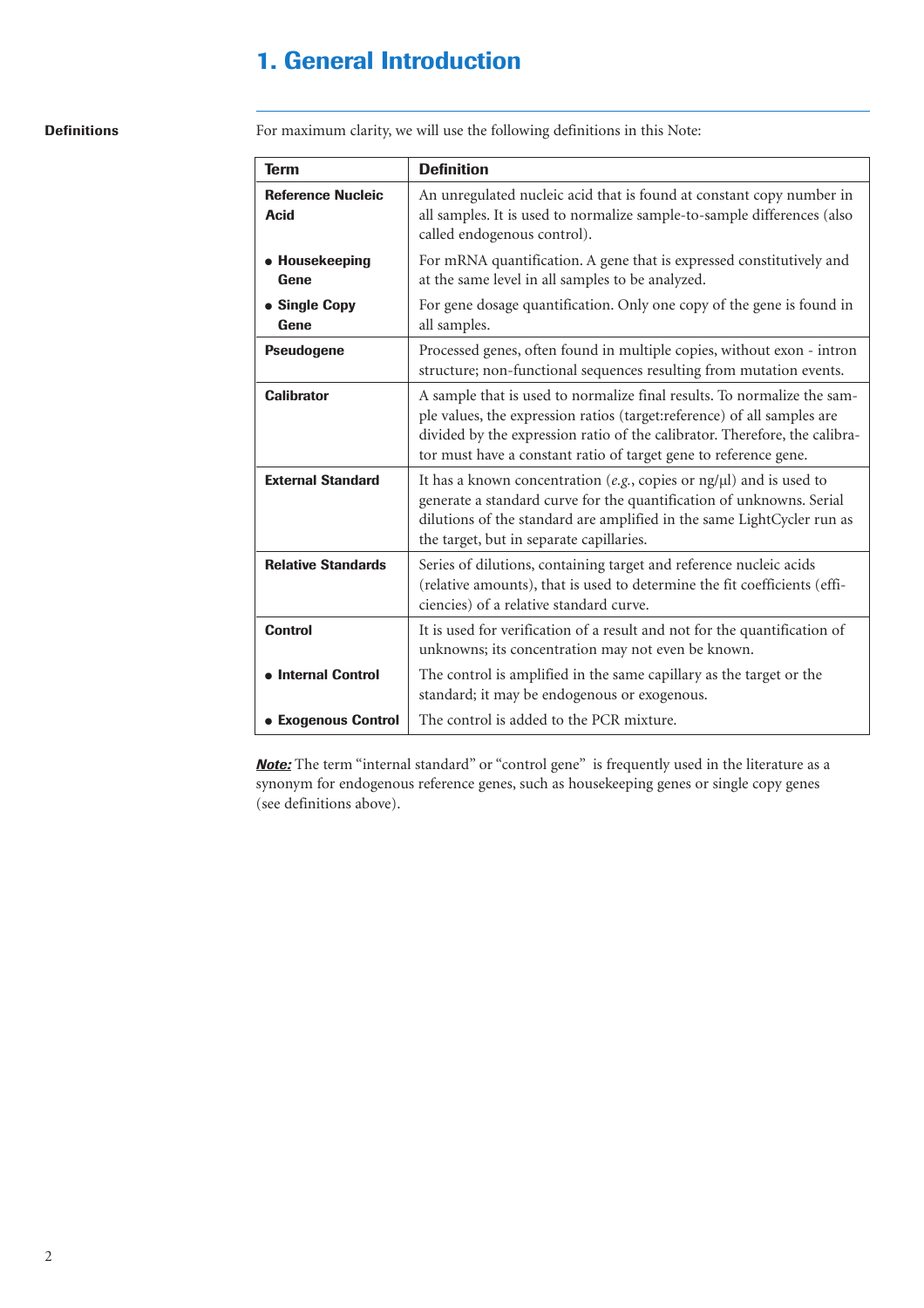## **2. Principles of Relative Quantification**

| <b>Introduction</b>                                | The study of biological regulation usually involves gene expression assays and frequently requires<br>quantification of RNA. In the past, conventional gel- or blot-based techniques were used for these<br>assays. However, these techniques often could not provide the speed, sensitivity, dynamic range,<br>and reproducibility required by current experimental systems. In contrast, real-time PCR me-<br>thods, especially the LightCycler Instrument, can easily meet these requirements. |
|----------------------------------------------------|---------------------------------------------------------------------------------------------------------------------------------------------------------------------------------------------------------------------------------------------------------------------------------------------------------------------------------------------------------------------------------------------------------------------------------------------------------------------------------------------------|
|                                                    | Reverse transcription PCR (RT-PCR) is a common and powerful tool for highly sensitive RNA<br>expression level profiling. For quantitative analysis of gene expression, RT-PCR often uses house-<br>keeping genes as endogenous controls against which the expression level of a target gene can be<br>normalized:                                                                                                                                                                                 |
|                                                    | Amount of target                                                                                                                                                                                                                                                                                                                                                                                                                                                                                  |
|                                                    | Amount of housekeeping RNA or<br>single copy gene                                                                                                                                                                                                                                                                                                                                                                                                                                                 |
|                                                    | <b>Note:</b> For the determination of gene dosages, we recommend using endogenous single copy genes<br>as reference genes.                                                                                                                                                                                                                                                                                                                                                                        |
| <b>Normalization to a</b><br><b>Reference Gene</b> | In normalization, the amount of a target gene in each sample is divided by the amount of a<br>reference gene in the same sample, thereby correcting for qualitative and quantitative differences<br>caused by:<br>• Variations in initial sample amount or nucleic acid recovery<br>• Possible RNA degradation in sample material<br>• Differences in sample and/or nucleic acid quality<br>• Variations in sample loading or pipetting errors<br>• Variations in cDNA synthesis efficiency       |



Figure 1: Factors that influence PCR amplification during sample and nucleic acid preparation.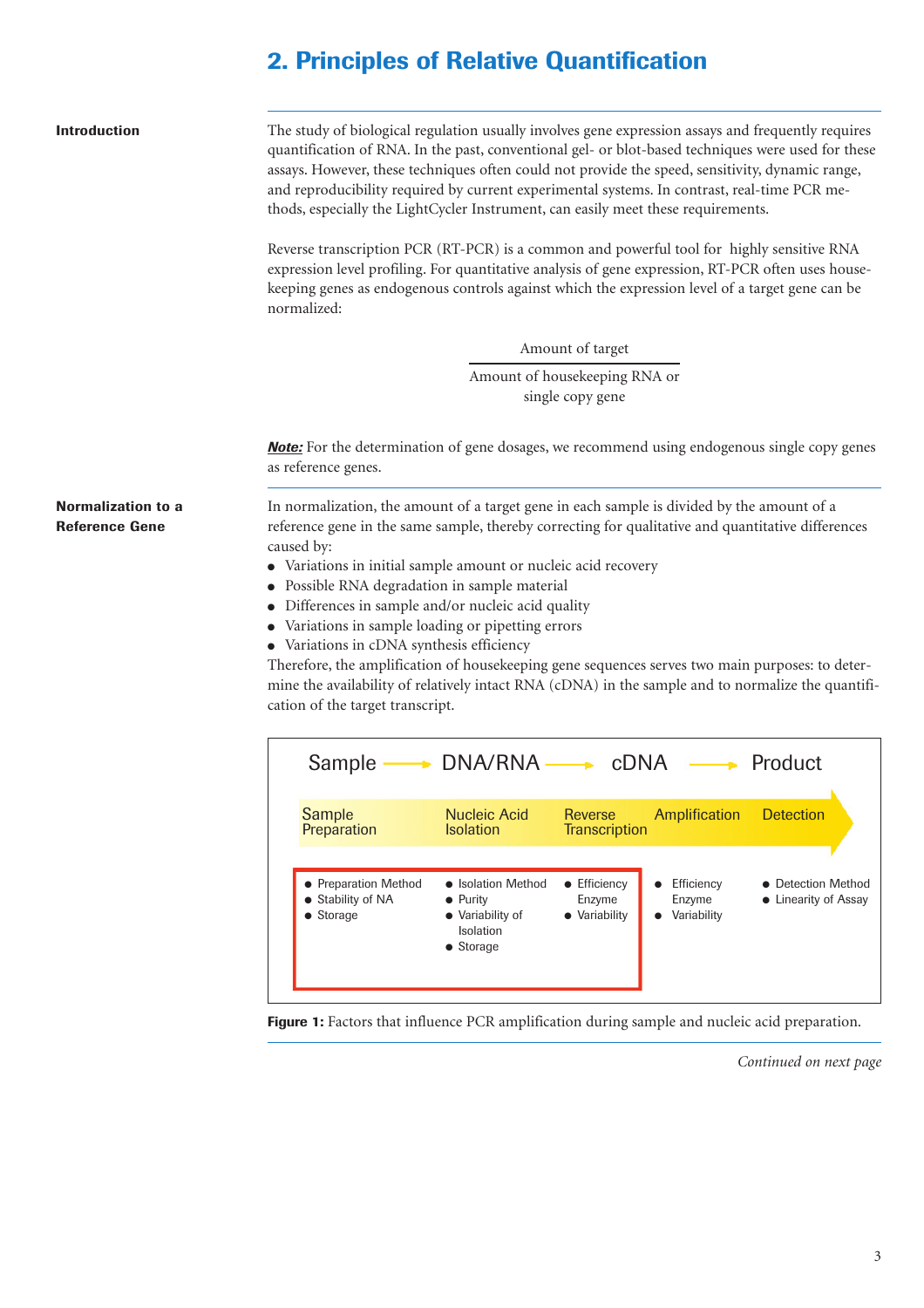## **2. Principles of Relative Quantification, continued**

#### **Different Methods**

Relative quantification is one of the major applications of quantitative PCR (or RT-PCR). Quantification is relative because the result is expressed, not as an absolute amount, but as the ratio of the target (gene of interest) to a reference gene measured in the same sample. Two methods are available for determining this ratio:

**Relative Quantification with External Standards (manual method):** 

The target concentration is expressed in relation to the concentration of a reference gene. A standard curve, based on serial dilutions of an external standard, is used to determine the concentration of the target and the reference gene. These gene concentrations are automatically calculated by the LightCycler Software. However, calculation of the target/reference ratio must be done either manually or with a spreadsheet program such as Microsoft Excel.

● **Calibrator Normalized Relative Quantification (software-based):**

Results are expressed as the target/reference ratio of each sample divided by the target/reference ratio of a calibrator. The amounts of target and reference are a function of PCR efficiency and sample crossing point, so determination of these values does not require a standard curve in each LightCycler run. In calibrator-normalized relative quantification, accuracy is only influenced by the different amplification efficiencies of target and reference. For exact results, these efficiency differences can be corrected; for approximate results, the value for both amplification efficiencies can be assumed to be 2. This type of calculation can easily be performed with the LightCycler Relative Quantification Software, an optional software module that allows direct download of LightCycler data files.



**Figure 2** illustrates the two different methods for relative quantification. The LightCycler Quantification Software allows you to perform Calibrator Normalized Quantification with or without efficiency correction.

*Note:* For detailed information on relative quantification please refer to Technical Note No. LC13/2001.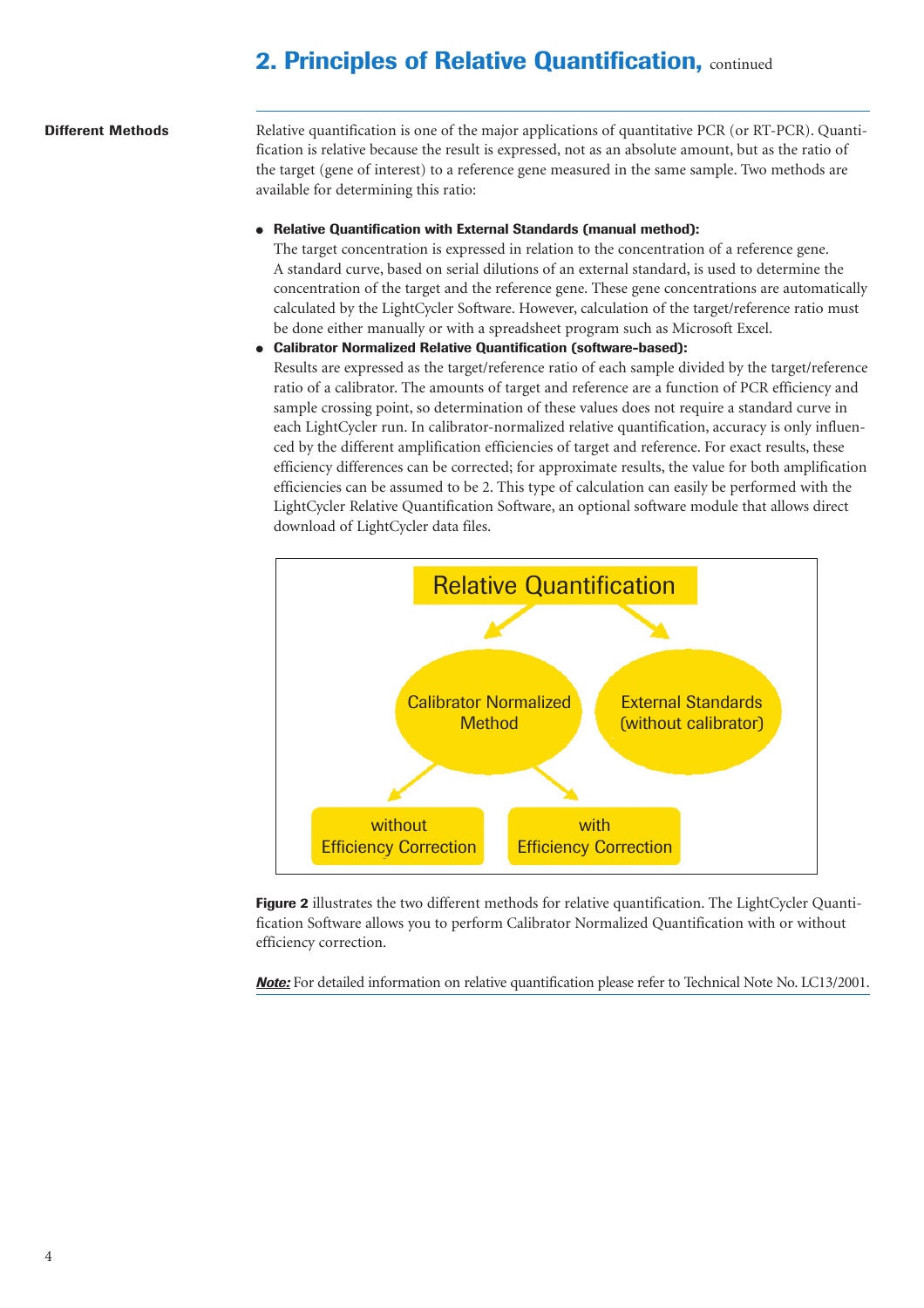## **3. Housekeeping Genes as Reference Nucleic Acids**

| <b>Overview</b>            | Housekeeping genes encode proteins that are essential for maintenance of cell function. For<br>instance, housekeeping genes which code for components of the cytoskeleton (e.g., $\beta$ -actin,<br>( $\alpha$ -tubulin), components of the major histocompatibility complex (such as $\beta$ 2-microglobulin),<br>enzymes of the glycolytic pathway (GAPDH = glyceraldehyde-3-phosphate dehydrogenase) or<br>ribosomal subunits appear to be expressed ubiquitously. Detection of housekeeping mRNA has<br>routinely been used to control several variables that may affect RT-PCR (see "Normalization to a<br>Reference Gene", page 3). These endogenous controls are present in each experimental sample and<br>therefore are perfect candidates for normalization of the final result. |
|----------------------------|--------------------------------------------------------------------------------------------------------------------------------------------------------------------------------------------------------------------------------------------------------------------------------------------------------------------------------------------------------------------------------------------------------------------------------------------------------------------------------------------------------------------------------------------------------------------------------------------------------------------------------------------------------------------------------------------------------------------------------------------------------------------------------------------|
|                            | Since house keeping genes are essential for cell viability, it was generally assumed that they were<br>expressed at similar levels in different types of cells. In fact, this was a requirement if they were to<br>be used as reference nucleic acids. However, several reports indicate that the expression of house-<br>keeping genes is actively regulated; levels may vary across tissues and different types of cells,<br>during cell proliferation and stages of development, or due to experimental treatment of cells.                                                                                                                                                                                                                                                             |
|                            | For example, the level of mRNA from GAPDH, a very frequently used housekeeping gene, was<br>reported to respond to various stimuli like insulin, dexamethasone and epidermal growth factor<br>(EGF). In addition, studies showed that certain housekeeping genes (18S rRNA and $\beta$ 2-microglo-<br>bulin) are suitable reference genes for quantitative gene expression studies in serum-stimulated<br>fibroblasts, while others ( $\beta$ -actin and GAPDH) are not.                                                                                                                                                                                                                                                                                                                   |
| <b>Suitability of rRNA</b> | Ribosomal RNAs, e.g. 18S rRNA or 28S rRNA, have drawbacks as reference nucleic acids because<br>(1) they are absent in purified mRNA samples, (2) they lack polyA tails and so are not reverse<br>transcribed by the oligo( $dT$ ) method and (3) they are much more abundant than target mRNA<br>transcripts, which are usually rare.                                                                                                                                                                                                                                                                                                                                                                                                                                                     |
| <b>Conclusion</b>          | When choosing a housekeeping gene as a reference for relative quantification, one must identify a<br>gene whose expression level remains relatively constant for a certain experimental set-up. In fact,<br>it is usually necessary to test a panel of housekeeping genes experimentally to find one that is not<br>regulated in the investigated system.                                                                                                                                                                                                                                                                                                                                                                                                                                  |
|                            | Since choosing an appropriate reference gene is critical for accurate quantitative RNA analysis, the<br>behavior of candidate genes in different cell types and cell metabolic stages should be carefully<br>examined.                                                                                                                                                                                                                                                                                                                                                                                                                                                                                                                                                                     |
|                            | <b>Note:</b> Due to the increased sensitivity, reproducibility and dynamic range of real-time PCR me-<br>thods, the requirements for a proper reference gene are very stringent.                                                                                                                                                                                                                                                                                                                                                                                                                                                                                                                                                                                                           |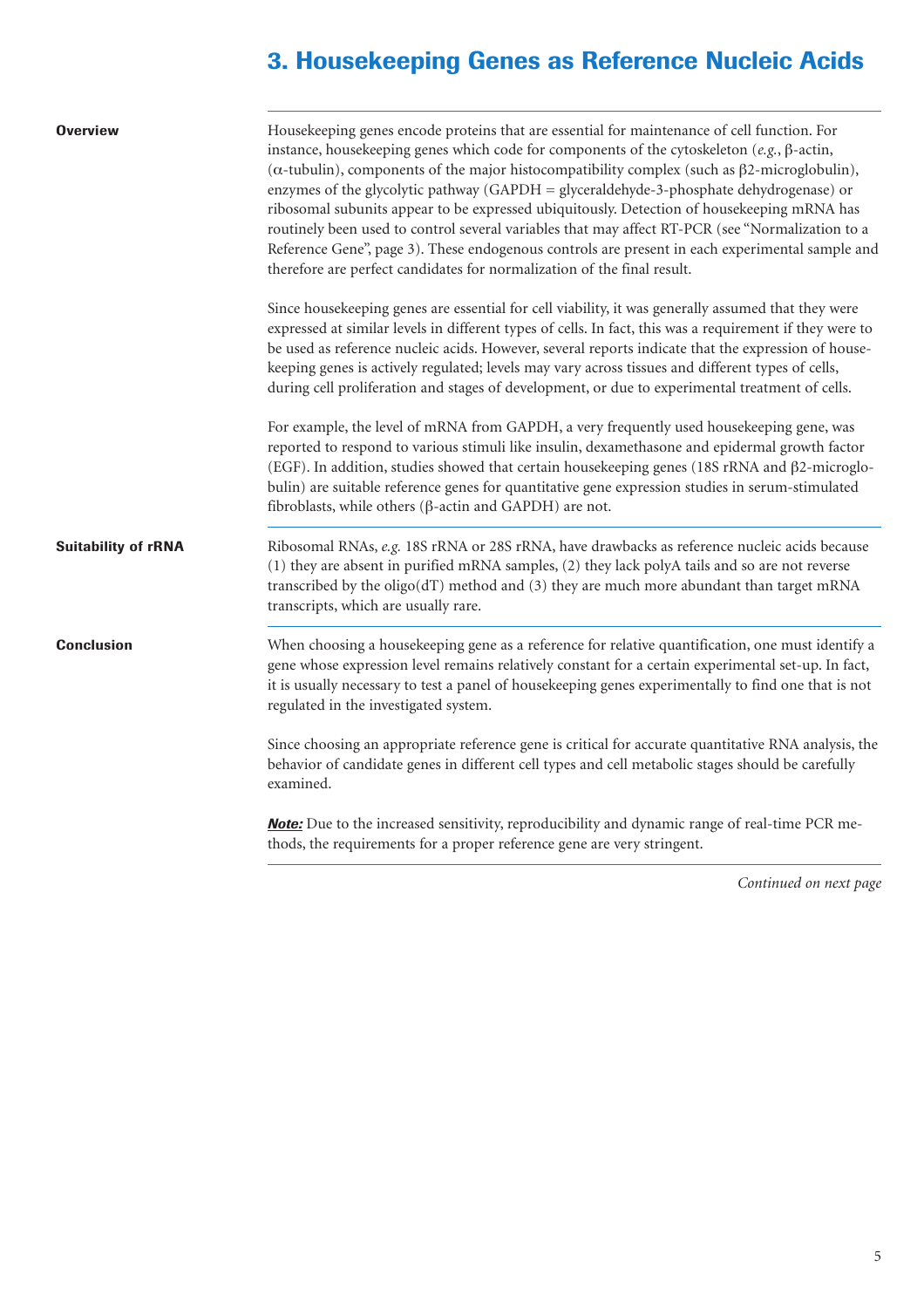# **3. Housekeeping Genes as Reference**

**Nucleic Acids, continued** 

**Selection Criteria**

Always validate reference genes when designing quantitative gene-expression studies. When selecting a suitable reference gene for relative quantification of a target gene, consider the following:

### ● **Expression level not regulated in the system analyzed**

The reference housekeeping gene should not be regulated in the tissue or sample material under investigation; a stable and constant reference is required for accurate normalization. Candidate genes should be subjected to tests similar to those described in Section 4.6 of this Note.

### ● **RNA-specific detection**

The primers and/or Hybridization Probes should be carefully selected to prevent detection of any sequences from contaminating traces of DNA.

*Note:* Even when the primers are designed to bind only to exon/intron boundaries, amplification from processed, intron-free pseudogenes can occur and distort expression levels.

### ● **Expression level similar to that of target**

The copy number of the housekeeping gene and the target gene should be similar so the measurements can be done on the same linear scale.

For instance, rare target transcripts may not be amplified when the RNA is partially degraded, whereas amplification of highly abundant housekeeping genes (*e.g.* β-actin, 18S rRNA) still occurs, leading to false negative results.

**Note:** Avoid using a lower amount of template for the amplification of the reference gene than for the amplification of the target; changing the starting template concentration will produce non-identical experimental conditions for target and reference. (For example, dilution of an inhibitor will occur in the PCR of the reference, but not in the PCR of the target).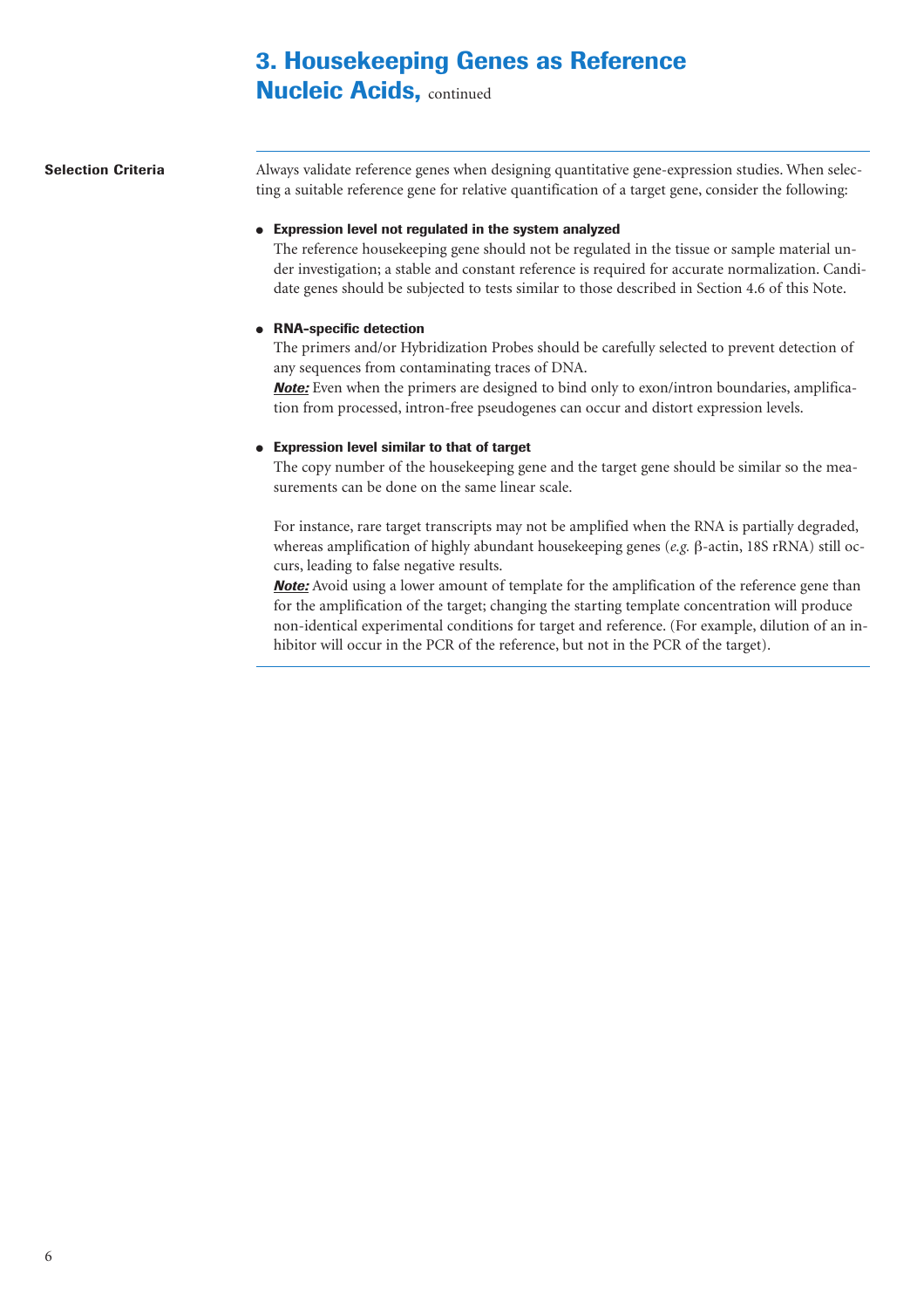## **4. Procedure for Selecting a Suitable Housekeeping Gene**

**Overview of Selection Procedure Advantages of Housekeeping Gene Selection Set** To identify a suitable candidate for a housekeeping gene we recommend following the selection procedure below: 1. Define the sample material to be used in quantifying the target of interest. 2. Identify a couple of likely candidates for an unregulated housekeeping gene (literature search). 3. Search for RNA-specific primer sequences that guarantee DNA-free amplification and/or carefully design Hybridization Probes for RNA-specific detection. 4. Prepare RNA/cDNA. 5. Optimize PCR conditions to produce optimal fluorescence signals and (ideally) to allow both amplifications (target and reference) to be run with the same LightCycler program settings. 6. Determine whether the candidate housekeeping genes are regulated in the sample material selected, then choose an appropriate (unregulated) housekeeping gene. 7. Perform relative quantification analysis. If you are planning to use Hybridization Probes for the assay, you can simplify the above procedure by using the Roche LightCycler Human Housekeeping Gene Selection Set (Cat. No.

3 310 159). This set detects five housekeeping genes, which span a wide range of expression levels (low - medium). Specifically developed primer/probe mixes (included in the set) guarantee RNAspecific detection. The set also contains convenient ready-to-use detection mixes and a positive control for each gene. These housekeeping genes may be amplified under a wide range of PCR conditions (*i.e.*, T annealing = 55° - 60°C), so several can be used together in one LightCycler run as references for a single target gene.

The benefits of the Housekeeping Gene Selection Set are even available for a SYBR Green I assay system. In that case, combine both assay formats:

- The target gene is amplified and quantified in one run with the LightCycler Instrument programmed for SYBR Green I. The reaction mix could be *e.g.* the LightCycler FastStart Master SYBR Green I mix.
- The housekeeping gene is amplified in a second run with the LightCycler Instrument programmed for Hybridization Probes. For quantification, use the hybridization probe/primer mixes and the prediluted standard solutions included in the five different Housekeeping Gene Sets.

After the two runs, the two independently determined quantification values are used to calculate the relative ratio of target to housekeeping gene. Make the experimental conditions for the two LightCycler runs as similar as possible to minimize run-to-run variations. *Note:* For further details please refer to Technical Note No. LC 16/2002.

7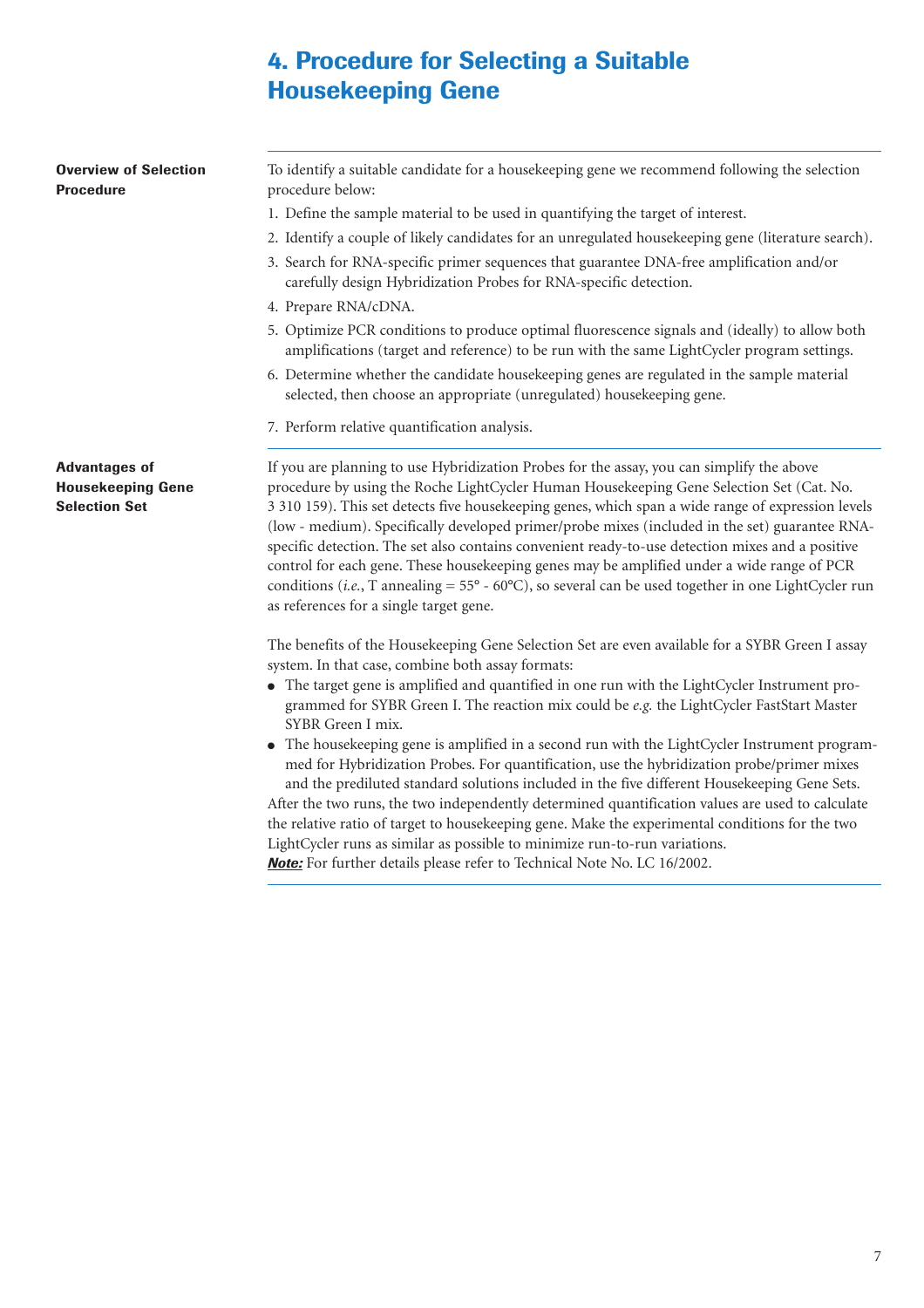## **4.1 Sample Material**

### **Examples of Sample Material**

Select the sample material of interest, *e.g.*:

- cell cultures
- scientific biopsy material
- other biological samples (blood, lymph node sections, paraffin embedded tissue)
- stimulated vs. unstimulated cell lines
- normal tissue vs. malignant tissue; metastatic vs. nonmetastatic cells

*Note:* If necessary, use macro- or microdissection techniques for isolating tumor tissue, thereby minimizing the dilution effects of normal tissue surrounding the tumor.

### **4.2 Literature Search**

**Suggestion**

**Examples**

Check publications in the appropriate field for possible reference gene candidates. Focus especially on housekeeping genes that are unregulated in the sample material of interest.

The table below contains a list of various housekeeping genes, their genomic structure and their known regulation in some types of tissue.

| Gene               | <b>Genomic structure/pseudogenes</b>                               | Regulation e.g.                                          |
|--------------------|--------------------------------------------------------------------|----------------------------------------------------------|
| ß-actin            | multigene family, $>20$ genes; 1 active locus<br>20 pseudogenes    | $\uparrow$ : homones of tyroid gland<br>个: stomach tumor |
| $\gamma$ -actin    | multigene family, pseudogenes                                      |                                                          |
| <b>GAPDH</b>       | multigene family; 10-30 genes; >200 in mouse<br>mostly pseudogenes | 个: lung, pancreatic, colon cancer<br>个: insulin. EGF     |
| 5.8S, 18S, 28S RNA | pseudogenes                                                        |                                                          |
| ß2-microglobulin   | no pseudogenes                                                     | 个: Non-Hodgkin lymhoma<br>abnormal expression in tumors  |
| <b>G6PDH</b>       | no pseudogenes                                                     | 个: kidney, stomach tumor<br>个: hormones, oxidant stress, |
| PBGD<br>aldolase   | no pseudogenes<br>pseudogenes                                      | 个: growth factors                                        |

#### **Selected Literature**

Goidin D, et al (2001) *Ribosomal 18S RNA Prevails over GAPDH and* β*-Actin Genes as Internal Standard for Quantitative Comparison of mRNA Levels in Invasive and Noninvasive Human Melanoma Cell Subpopulations.* Analytical Biochemistry **295**: 17-21.

Schmittgen T, Zakrajsek B (2000) *Effect of experimental treatment on housekeeping gene expression: validation by real-time, quantitative RT-PCR.* J. Biochem. Biophys. Methods **46**: 69-81.

Selvey S, et al (2001) β*-Actin - an unsuitable internal control for RT-PCR*. Molecular and Cellular Probes **15**: 307-311.

Zhong H and Simons J W (1999) *Direct Comparison of GAPDH, ß-Actin, Cyclophilin, and 28S rRNA as Internal Standards for Quantifying RNA Levels under Hypoxia.* Biochemical and Biophysical Research Communications **259**: 523-526.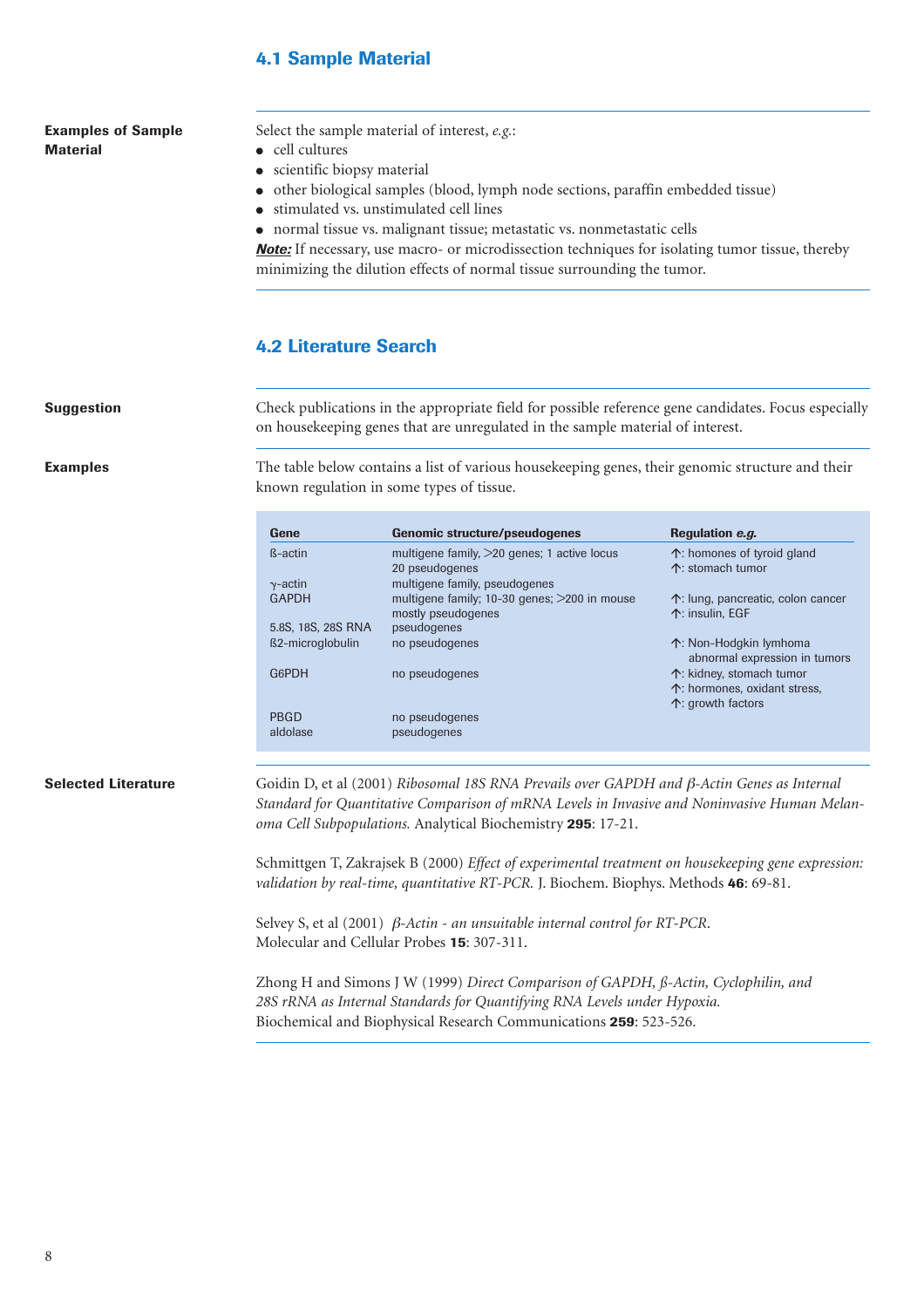## **4.3 Primer/Hybridization Probe Design**

#### **RNA-specific Detection**

As depicted in Figure 3, primer (a) and probes (b) can be designed to discriminate between RNA and contaminating DNA. They span exon-intron boundaries, so they do not detect signals from co-amplified DNA.



**Figure 3:** RNA-specific primers and probes

#### **Pseudogenes**

The literature describes numerous instances of near-copies of protein-coding genes. These pseudogenes may cause problems because they usually do not have introns. Thus, even primer sets that span exon-intron boundaries can amplify specific products of identical size in genomic DNA (from pseudogenes) and total RNA (as in figure 4). Hence, be careful when choosing a gene to serve as a reference, since co-amplification and detection of a corresponding pseudogene may influence the final result.

*Note:* Pseudogenes were probably originally duplicates of active genes that were re-integrated into the genome, but sequence drift has altered them. They show significant homology to an active gene but carry mutations (as little as one nucleotide) that prevent expression. Because these regions produce no known proteins, they are called pseudogenes.



**Figure 4:** Appearance of a GAPDH pseudogene in gel electrophoresis.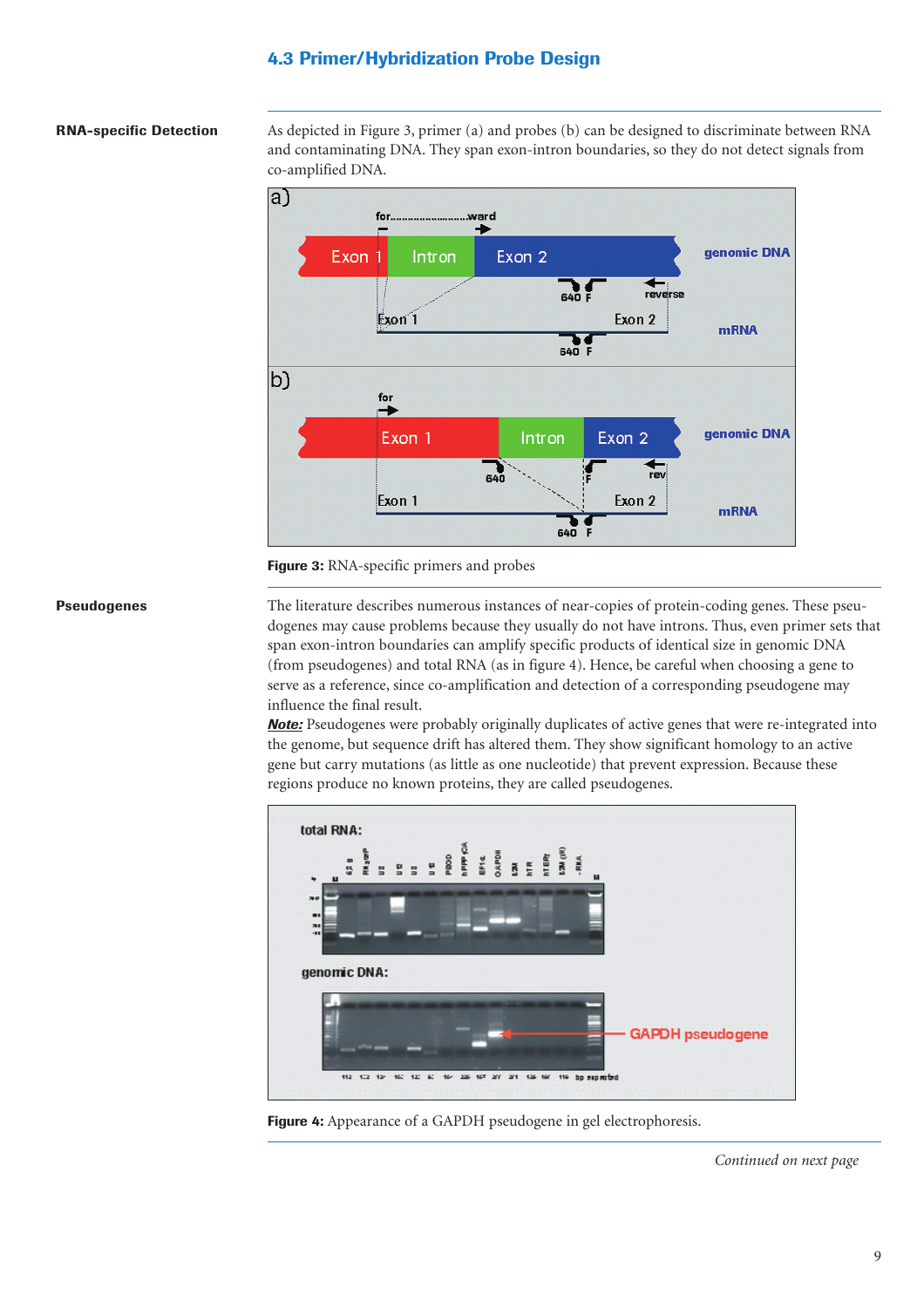## **4.3 Primer/Hybridization Probe Design, continued**

| LightCycler Housekeeping  |
|---------------------------|
| <b>Gene Selection Set</b> |

Roche offers a LightCycler Housekeeping Gene Selection Set to help identify a suitable reference for relative quantification of a particular target gene. The set includes primers and Hybridization Probes to detect five different housekeeping genes:

- Genes expressed at a low level **h-HPRT**: Hypoxanthine phosphoribosyltransferase (1 –10 molecules per cell) **h-PBGD**: Phorphobilinogen deaminase (10 –100 molecules per cell)
- Genes expressed at a moderate level **h-ALAS**: 5-Aminolevulinate synthase (approx. 500 molecules per cell) **h-G6PDH**: Glucose-6-phoshate dehydrogenase (100 –1,000 molecules per cell) **h-β2M**: β<sub>2</sub>-Microglobulin (1,000 – 10,000 molecules per cell)

The primer and probes detection mixes in the set were specifically designed to detect only the mRNA of the housekeeping gene. Tests show that they do not detect pseudogenes or sequences in (contaminating) genomic DNA. The primer/probe sets will anneal at any temperature between 55°C and 60°C, allowing detection conditions to be adjusted for optimum analysis of the target gene.

## **4.4 Nucleic Acid Isolation**

| <b>RNA Purification</b> | Purify total RNA or messenger RNA from the sample material. We recommend using the follo-<br>wing Roche products:<br>• MagNA Pure LC System or<br>• High Pure RNA isolation kits.<br>For most applications (e.g., RT-PCR from a total RNA template), use $20 - 400$ ng of total RNA per<br>reaction. Special applications may require a different amount of total RNA; this should be deter-<br>mined empirically.                                                                                                                                                                                                                                                                                                                                                                                                                                                                                    |
|-------------------------|-------------------------------------------------------------------------------------------------------------------------------------------------------------------------------------------------------------------------------------------------------------------------------------------------------------------------------------------------------------------------------------------------------------------------------------------------------------------------------------------------------------------------------------------------------------------------------------------------------------------------------------------------------------------------------------------------------------------------------------------------------------------------------------------------------------------------------------------------------------------------------------------------------|
| <b>cDNA Synthesis</b>   | If you opt for a two-step RT-PCR:<br>• Perform cDNA synthesis in a block cycler with a heated lid.<br>$\bullet$ Hexamer priming is recommended, however oligo(dT) priming may also be used.<br>• In parallel with the RNA to be analyzed, run a negative control (no template control = water<br>instead of RNA).<br>• Use the following Roche products to ensure high quality cDNA:<br>• 1st Strand cDNA Synthesis Kit for RT-PCR (AMV)<br>• Expand Reverse Transcriptase<br>• C. therm. Polymerase for Reverse Transcription<br>[for GC-rich templates; works with specific or oligo (dT) priming]<br>The advantage of the 2-step protocol is that the cDNAs for the target gene and the housekeeping<br>gene come from the same pool of cDNA. Because the RT step is inherently variable, using identi-<br>cal conditions for cDNA synthesis of both target and reference may give better results. |

*Note:* Alternatively, RT-PCR can be performed in one step with cDNA synthesis and PCR occurring in the same LightCycler Capillary. For one step RT-PCR, use *e.g.* LightCycler RNA Master Hybridization Probes.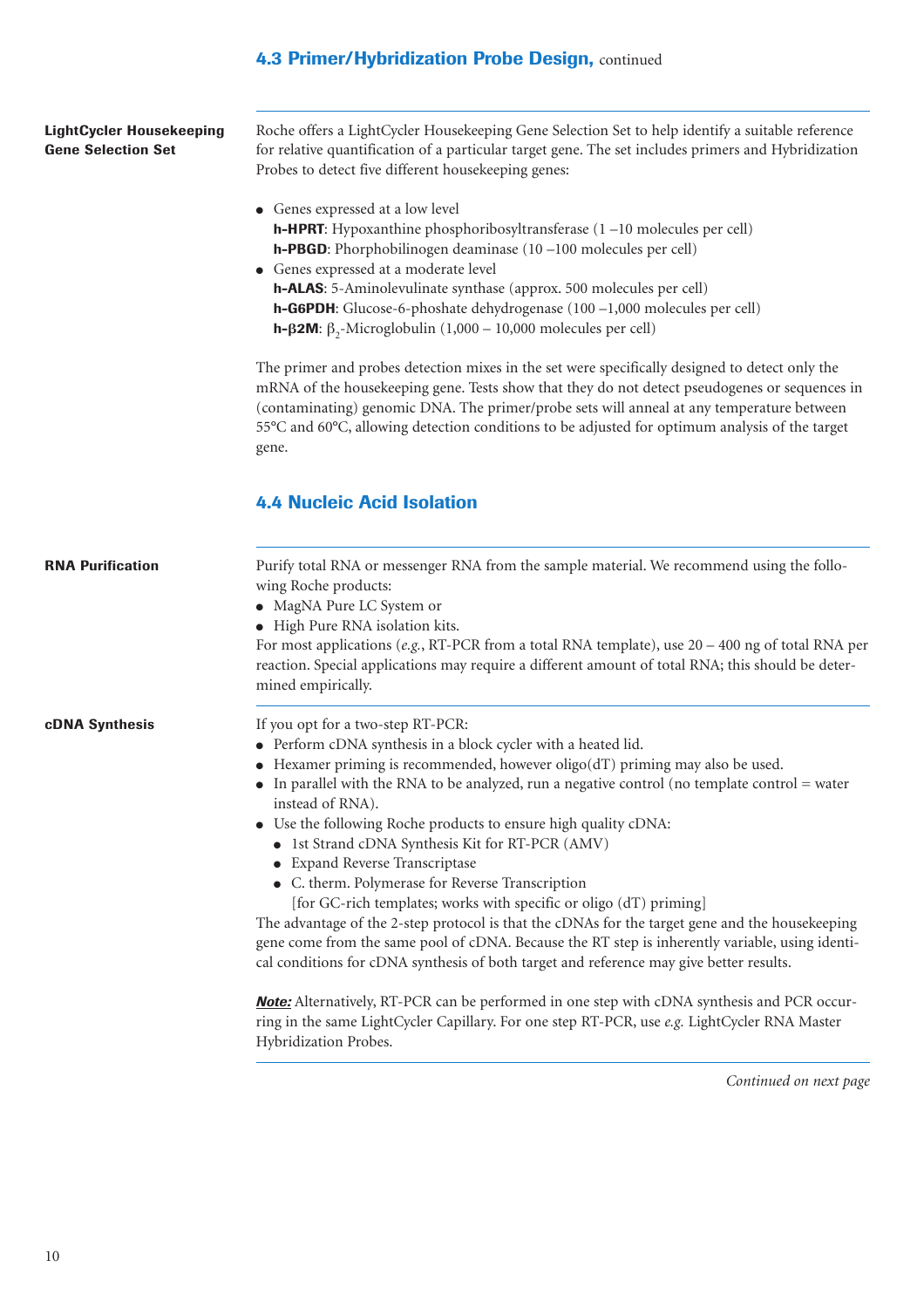## **4.4 Nucleic Acid Isolation, continued**

| <b>PCR Set-up</b>   | Reference and target genes should be amplified from the same cDNA pool. However, most quanti-<br>fication assays will require amplification of target and reference genes in separate capillaries be-<br>cause the amount of available template for the two differs dramatically. If the two genes are ampli-<br>fied in the same reaction tube and the amounts of starting template differ greatly, competition will<br>usually limit target amplification to a dynamic range of only $3 - 5$ magnitudes.<br><b>Note:</b> Only if the dynamic range of target expression is naturally limited (variations of only 10- to<br>100-fold) should you consider a multiplex approach to amplify target and reference in the same<br>capillary; in that case, define all reaction parameters very carefully. |
|---------------------|--------------------------------------------------------------------------------------------------------------------------------------------------------------------------------------------------------------------------------------------------------------------------------------------------------------------------------------------------------------------------------------------------------------------------------------------------------------------------------------------------------------------------------------------------------------------------------------------------------------------------------------------------------------------------------------------------------------------------------------------------------------------------------------------------------|
| <b>Storage</b>      | Check the quality of RNA, then store samples in aliquots. To minimize degradation, store<br>DNA/cDNA at -15° to -25°C; RNA at -70°C or below. Stabilize low concentrations (especially of<br>RNA samples) with carrier nucleic acid (e.g., MS2 RNA, 10 ng/ $\mu$ l). Use only nuclease-free labware,<br>sterile aerosol-resistant pipette tips and siliconized tubes.                                                                                                                                                                                                                                                                                                                                                                                                                                  |
|                     | <b>4.5 LightCycler PCR Optimization</b>                                                                                                                                                                                                                                                                                                                                                                                                                                                                                                                                                                                                                                                                                                                                                                |
| <b>Overview</b>     | Initially, PCR conditions (LightCycler Instrument program, annealing temperature, MgCl, con-<br>centration, cDNA concentration, and so forth) for each application should be established experi-<br>mentally. First optimize all PCR parameters for the target reaction, following the recommendati-<br>ons listed below. After selecting all parameters for amplification of the target, adapt the reference<br>gene amplification to these "target conditions", so both PCRs can be run with the same LightCy-<br>cler program settings.                                                                                                                                                                                                                                                             |
|                     | Tip: For determination of assay conditions, always use Roche LightCycler ready-to-use reagents.<br><b>Note:</b> For further details on optimization, see Roche Molecular Biochemicals Technical Note<br>No. LC 2 - 5/99 and LC 9/2000 (Optimization Strategy). In addition, consult the pack inserts of<br>the LightCycler Kits for PCR or RT-PCR and the LightCycler Operator's Manual.                                                                                                                                                                                                                                                                                                                                                                                                               |
| $MgCl2$ - Titration | Always vary the MgCl <sub>2</sub> concentration in the first optimization experiment:<br>$\bullet$ 1 – 5 mM MgCl <sub>2</sub> for DNA assays<br>$\bullet$ 4 – 8 mM MgCl <sub>2</sub> for RNA assays<br><b>Exception:</b> Reactions which use LightCycler RNA Master Mixes are dependent on Mn(OAc),<br>rather than MgCl <sub>2</sub> .                                                                                                                                                                                                                                                                                                                                                                                                                                                                 |
| <b>Template</b>     | Start with at least three different dilutions of the sample material, e.g.:<br>cDNA undiluted - 1:10 diluted - 1:100 diluted -                                                                                                                                                                                                                                                                                                                                                                                                                                                                                                                                                                                                                                                                         |
|                     | During this dilution test, you can identify any inhibitory effects in the undiluted sample material<br>by comparing the crossing point (Cp) values of the different dilutions.                                                                                                                                                                                                                                                                                                                                                                                                                                                                                                                                                                                                                         |
|                     | To determine the linear measurement range for each gene, find what dilution series produces<br>equal $\Delta C$ ps between dilutions [e.g. $\Delta C$ p (undiluted - 1:10) = $\Delta C$ p (1:10 - 1:100) = 3.3]. [The<br>optimum Cp change ( $\Delta$ Cp) between undiluted and 1:10 dilutions is 3.3 $\Rightarrow$ Efficiency of PCR = 2.]                                                                                                                                                                                                                                                                                                                                                                                                                                                            |
|                     | Always determine the linear measurement range for both the target and housekeeping PCRs. The<br>overlapping dilution range (i.e., that produces equal (Cps for both target and housekeeping PCRs)<br>defines the linear measurement range for the assay.                                                                                                                                                                                                                                                                                                                                                                                                                                                                                                                                               |
|                     | <b>Note:</b> For further information, refer to Technical Note No. LC 16/2002.                                                                                                                                                                                                                                                                                                                                                                                                                                                                                                                                                                                                                                                                                                                          |
|                     | Always include some controls, such as:<br>• no template control (NTC)<br>RT-minus control<br>· positive control (if available)                                                                                                                                                                                                                                                                                                                                                                                                                                                                                                                                                                                                                                                                         |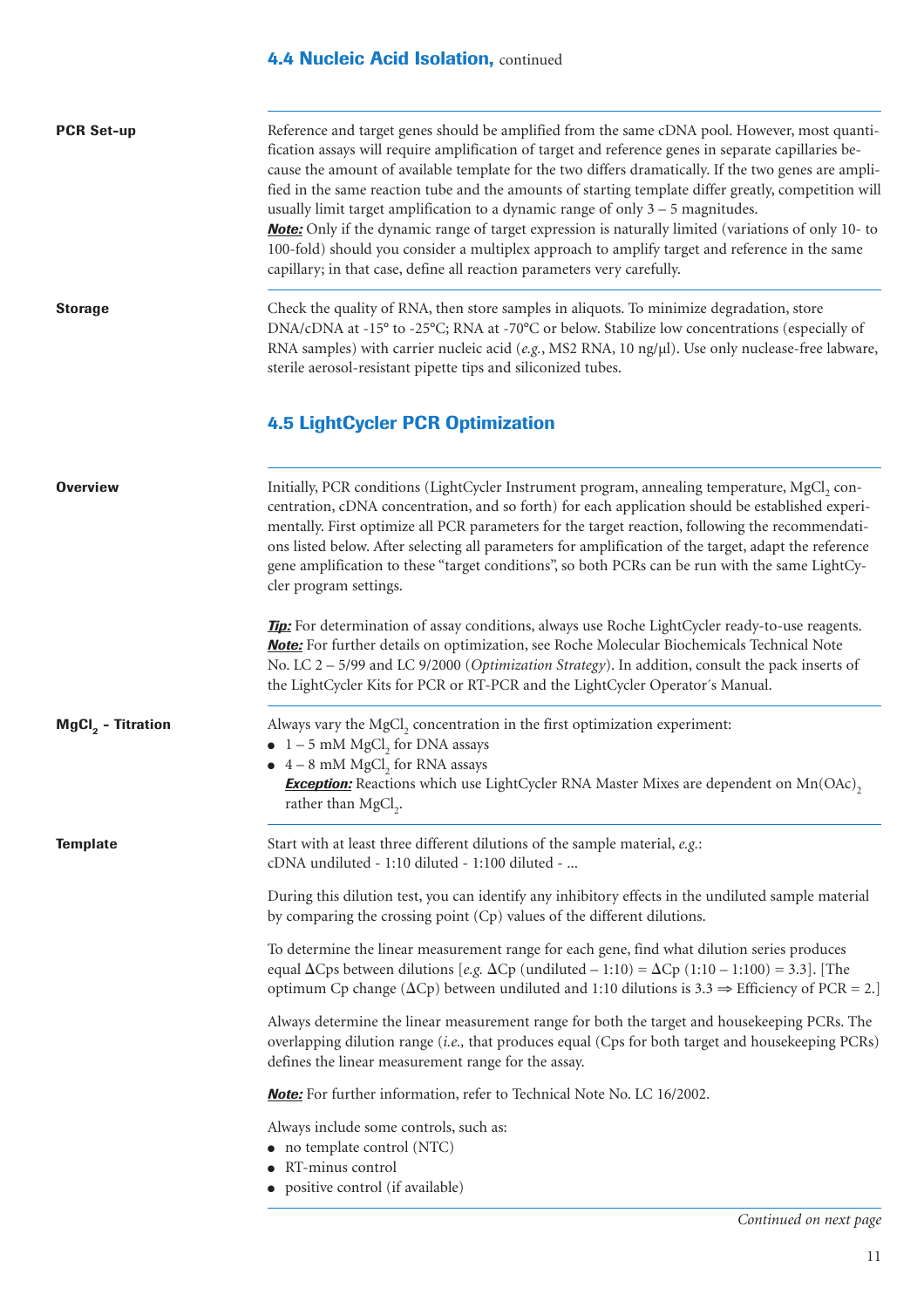## **4.5 LightCycler PCR Optimization,** continued

| <b>Primers and Hybridization</b><br><b>Probes</b> | General guidelines for primer and probe design:<br>• Amplicon length should not exceed 1000 bp; short amplicons are recommended for best results<br>Always use highly purified (HPLC-purified) primers and probes<br>Start with these concentrations:<br>• Primers: $0.5 \mu M$ each<br>• Hybridization Probes: $0.2 \mu M$ each<br>Avoid sequences that would allow formation of duplexes between primers and/or Hybridiza-<br>tion Probe pairs<br><b>Note:</b> For the design of primers and Hybridization Probes use Roche LightCycler Probe Design                                                                                                                                                                                                                                                                                                              |
|---------------------------------------------------|---------------------------------------------------------------------------------------------------------------------------------------------------------------------------------------------------------------------------------------------------------------------------------------------------------------------------------------------------------------------------------------------------------------------------------------------------------------------------------------------------------------------------------------------------------------------------------------------------------------------------------------------------------------------------------------------------------------------------------------------------------------------------------------------------------------------------------------------------------------------|
|                                                   | Software or follow the guidelines in Technical Notes No. LC 1/update 2002 and LC 6/99, as well as<br>the LightCycler Operator's Manual.                                                                                                                                                                                                                                                                                                                                                                                                                                                                                                                                                                                                                                                                                                                             |
| <b>Further Optimization</b>                       | Assay performance can be improved by doing the following:<br>• Annealing temperature: optimize in $1^{\circ} - 2^{\circ}C$ steps<br>Program variations: decrease temperature transition rate during elongation to $2^{\circ} - 5^{\circ}C/s$<br>Primer concentration: optimize within the range of $0.3 - 1.0 \mu M$ each<br>Hybridization Probe concentration: optimize within the range of $0.2 - 0.4 \mu M$ each<br>Add 2 – 10% DMSO for GC-rich sequences                                                                                                                                                                                                                                                                                                                                                                                                       |
| <b>Conclusion</b>                                 | Hot start to reduce formation of primer dimers and improve sensitivity<br>An optimized PCR is a prerequisite for any quantification assay. The better the PCR efficiency of a                                                                                                                                                                                                                                                                                                                                                                                                                                                                                                                                                                                                                                                                                       |
|                                                   | <b>4.6 Detecting Regulation of Housekeeping Genes</b>                                                                                                                                                                                                                                                                                                                                                                                                                                                                                                                                                                                                                                                                                                                                                                                                               |
| <b>Expression Profiling</b><br><b>Experiments</b> | Expression levels of housekeeping genes should not be affected by different experimental conditi-<br>ons. Before you can gather any reliable quantification data, you must conduct profiling studies to<br>demonstrate that the expression of these genes remains constant under all experimental conditi-<br>ons or, alternatively, to determine whether any observed variations in expression are significant.                                                                                                                                                                                                                                                                                                                                                                                                                                                    |
|                                                   | <b>Example:</b> For any relative quantification, consider running comparative tests similar to those<br>shown in the examples below. Generally, there are two different methods available for determining<br>the expression levels of reference genes:<br>1. If the concentration of the sample RNA can be measured and identical amounts of template<br>RNA are to be used in all the assays, use absolute quantification, as in these experiments:<br>1.1. Quick check: Just obtain the crossing points of various reference genes and select those<br>with Cp-values similar to those of the target (as in figure 5 below).<br><b>Caution:</b> This test is based on the assumption that RNA preparation and yield are reprodu-<br>cible, that the PCR efficiency is the same for all targets and that the Cp values occur within<br>the linear detection range. |
|                                                   | 1.2. Accurate quantification of expression levels: Prepare an external standard curve. This<br>method gives absolute values and allows direct comparison of reference gene expression<br>e.g. in a tissue panel (as in figures $6 - 11$ below).<br>2. If only minimal amounts of sample RNA are available and the use of identical template con-<br>centrations in all experiments cannot be guaranteed, use a relative quantification approach.<br>Assay target gene levels in relation to the levels of at least two reference genes; examine the<br>target: reference ratios for evidence of housekeeping gene regulation (as in figures $12 - 13$<br>below).                                                                                                                                                                                                    |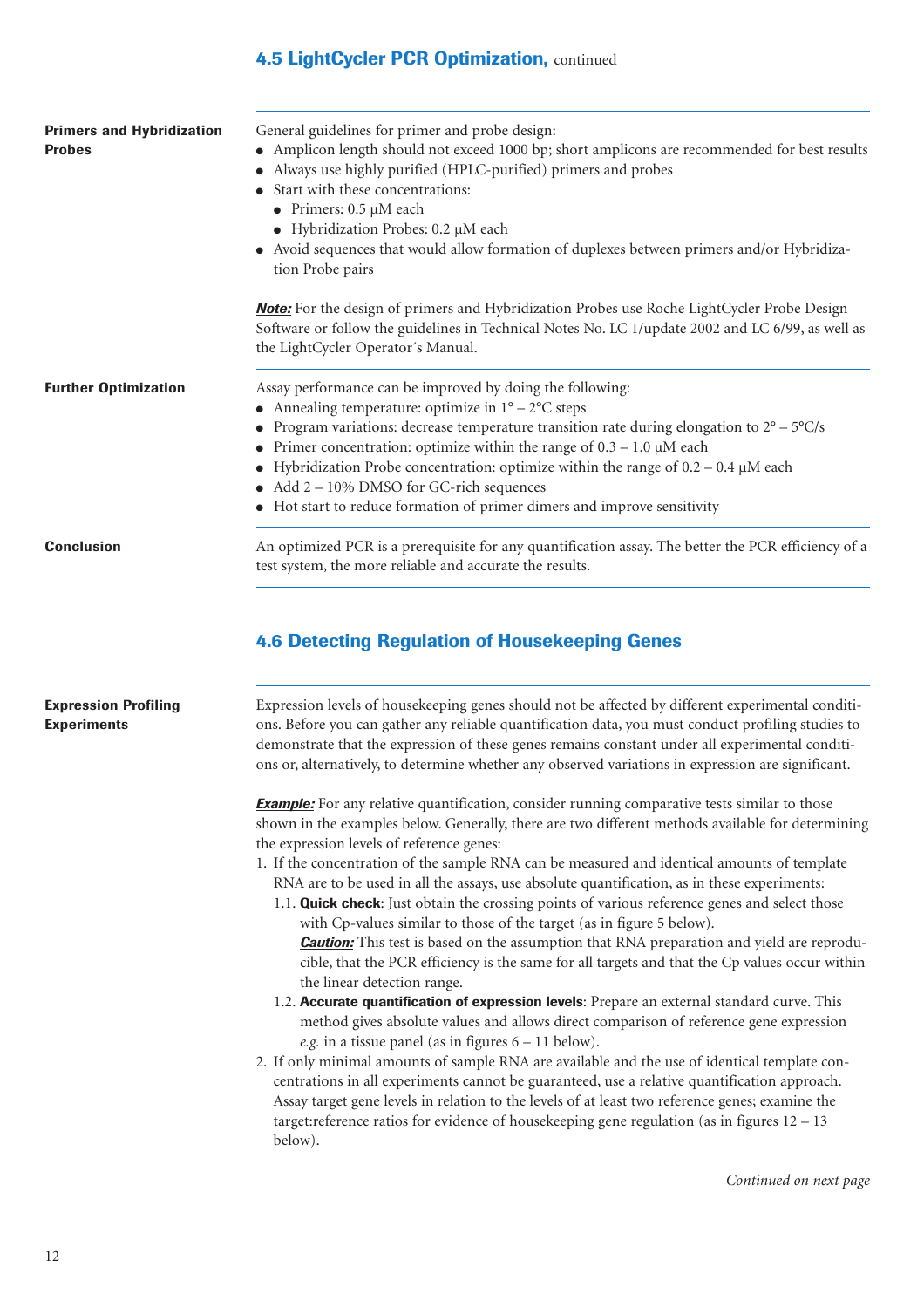**Case 1.1. Template Amount Known Quick Check** 

Figure 5 shows a LightCycler run performed with three human tissue samples (liver, mammary gland and adrenal gland, 25 ng total RNA in each experiment).

Three housekeeping genes (from the Roche LightCycler Housekeeping Gene Selection Set) and a target gene were analyzed in parallel to define the best reference gene for further research.



#### **Quick Check Results**

The table below summarizes the crossing point values (Cp) gathered from the LightCycler analysis example in Figure 5.

In the three samples tested, similar Cp values were obtained for both β2M and PBGD, but the Cp values of ALAS varied.

|             | sample 1 | sample 2             | sample 3             |
|-------------|----------|----------------------|----------------------|
|             | Liver    | <b>Mammary Gland</b> | <b>Adrenal Gland</b> |
|             | $C_{p}$  | Cp                   | Cp                   |
| $\beta$ 2M  | 18.69    | 18.01                | 18.63                |
| <b>ALAS</b> | 23.72    | 25.82                | 21.20                |
| <b>PBGD</b> | 26.47    | 26.01                | 25.82                |
| target      | 28.19    | 24.48                | 29.23                |

Conclusion: Not only does PBGD have the most constant Cp value, but it also has expression levels comparable to target levels. PBGD is therefore the best candidate for reference gene in this application.

To determine the expression level of a reference gene candidate accurately, you must calculate absolute values using an external standard curve (see LightCycler Technical Note No. LC 11/2000 for more information).

*Note:* All five Roche LightCycler Housekeeping Gene Sets include pre-diluted standards for easy, convenient preparation of a standard curve.

*Continued on next page*

**Case 1.2. Template Amount Known Absolute Expression**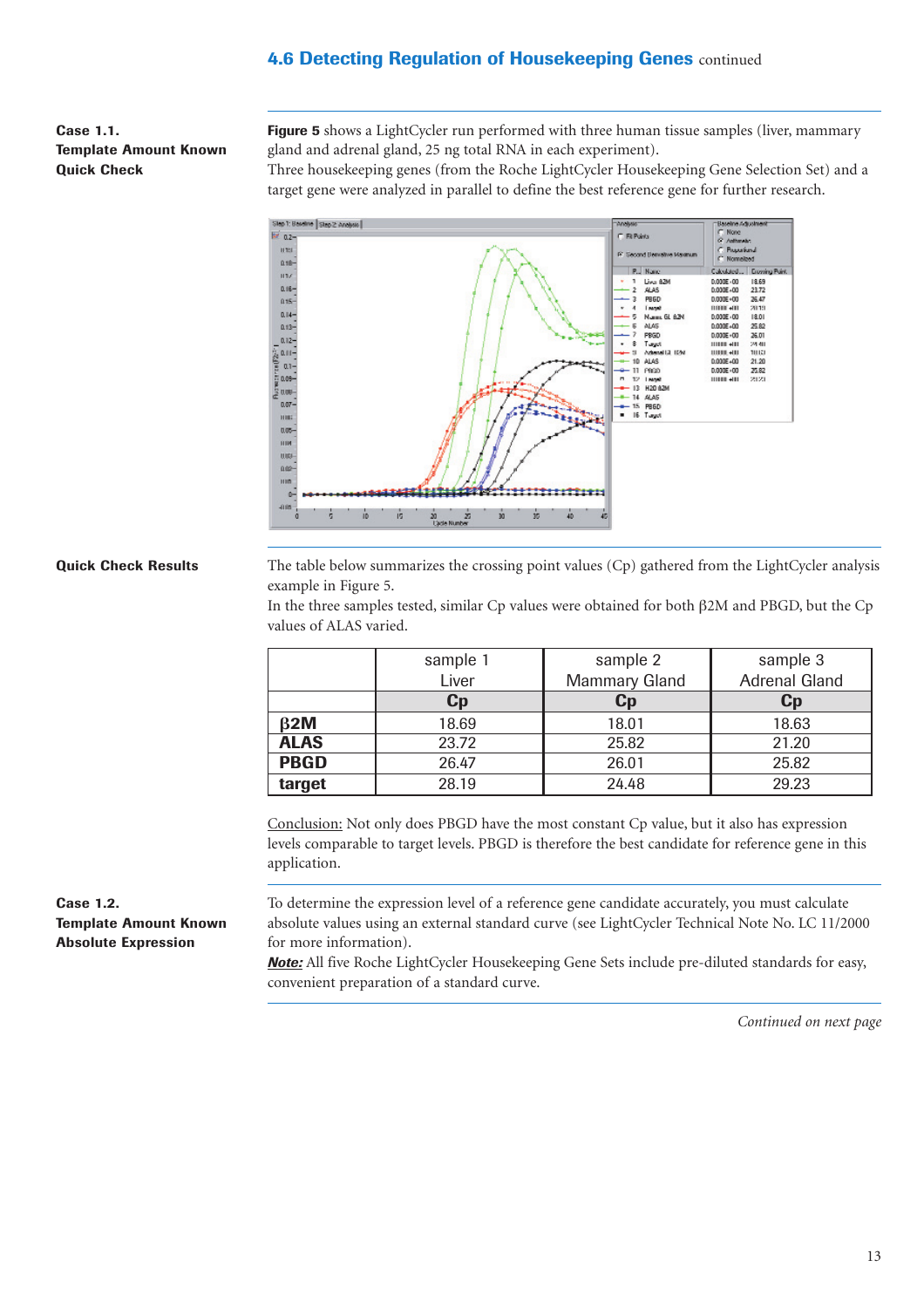**Absolute Expression: Example 1**

#### **Example 1: human porphobilinogen deaminase (h-PBGD)**

PBGD is encoded by two distinct mRNA species expressed in a tissue-specific manner from a single gene. One transcript is only expressed in erythroid tissues, while the housekeeping transcript (used in the Roche kits) is expressed in all tissues. PBGD is a low abundance housekeeping gene. So far, no pseudogene analogue of PBGD is known.

**Figure 6:** Serial dilutions containing 500 – 5 x 10<sup>6</sup> copies of a cloned fragment of PBGD were used to quantify the absolute expression level of PBGD in different types of human tissue.



**Figure 7** shows the absolute expression levels (copy numbers per 25 ng total RNA) of human PBGD in different tissues and cell lines. Data were derived from the LightCycler run shown in figure 6 above.

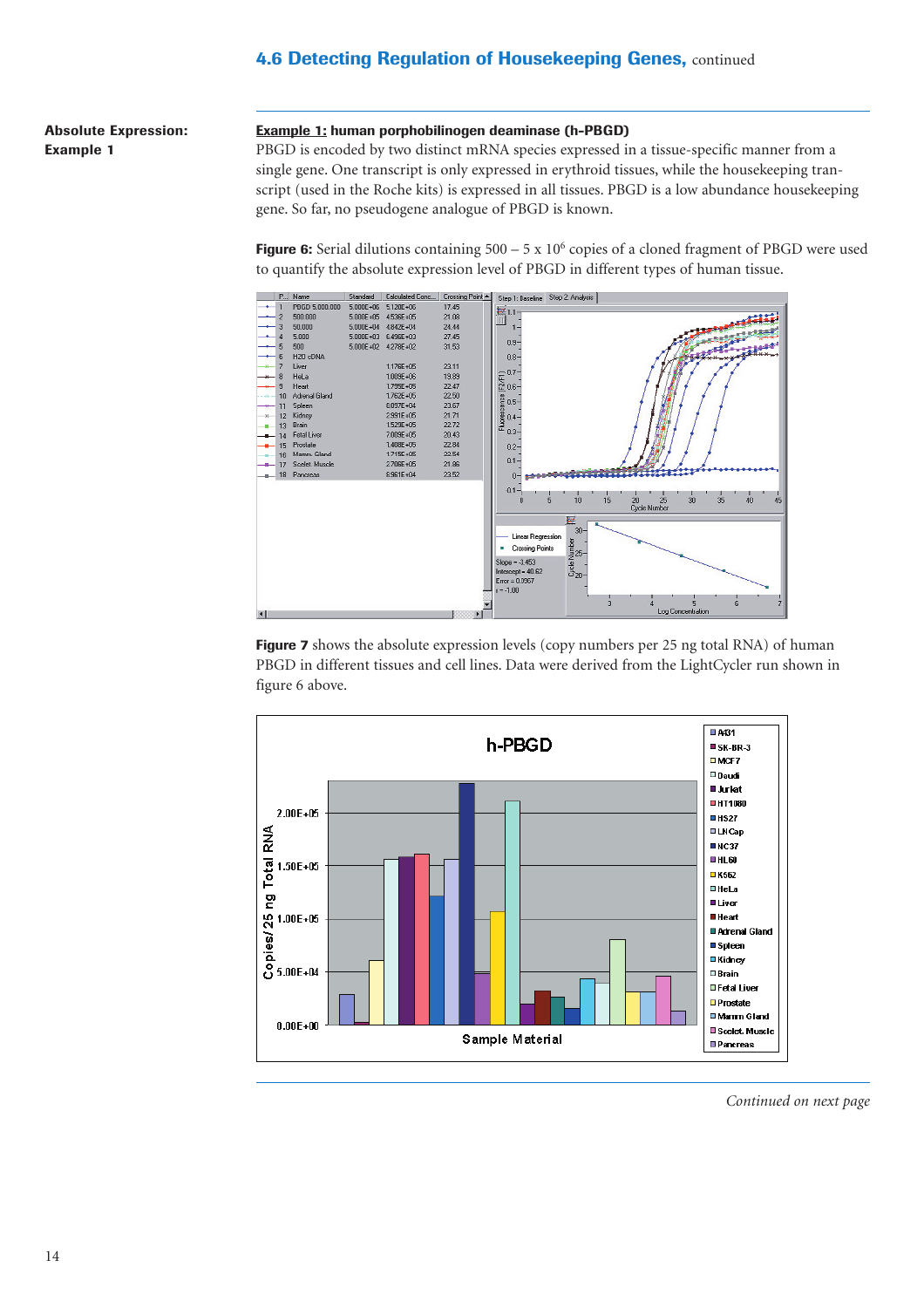**Absolute Expression: Example 2**

#### **Example 2: human** β**2-microglobulin (h-**β**2M)**

β2M is a class I MHC (Major Histocompatibility Complex) protein. This housekeeping gene is detectable in a broad range of tissues, is relatively stably expressed (medium abundance) and has no known pseudogenes.

*Note:* Experiments have shown that β2-microglobulin mRNA is rapidly degraded in breast cancer cells.

**Figure 8:** Expression levels of β2M in different tissues and cell lines.



#### **Absolute Expression: Example 3**

#### **Example 3: human glucose-6-phosphate dehydrogenase (h-G6PDH)**

G6PDH is the first enzyme in the Pentose Phosphate Cycle; it provides the cell with NADPH. G6PDH is a medium abundance housekeeping gene; it has no known pseudogenes. *Note:* The gene is ubiquitously expressed, but G6PDH expression is not uniform. Basal activity varies from one tissue to another. In individual cell types (*e.g.* liver, proliferating cells), the cellular level of G6PDH is regulated by a number of stimuli.

**Figure 9:** Expression levels of G6PDH in different tissues and cell lines.

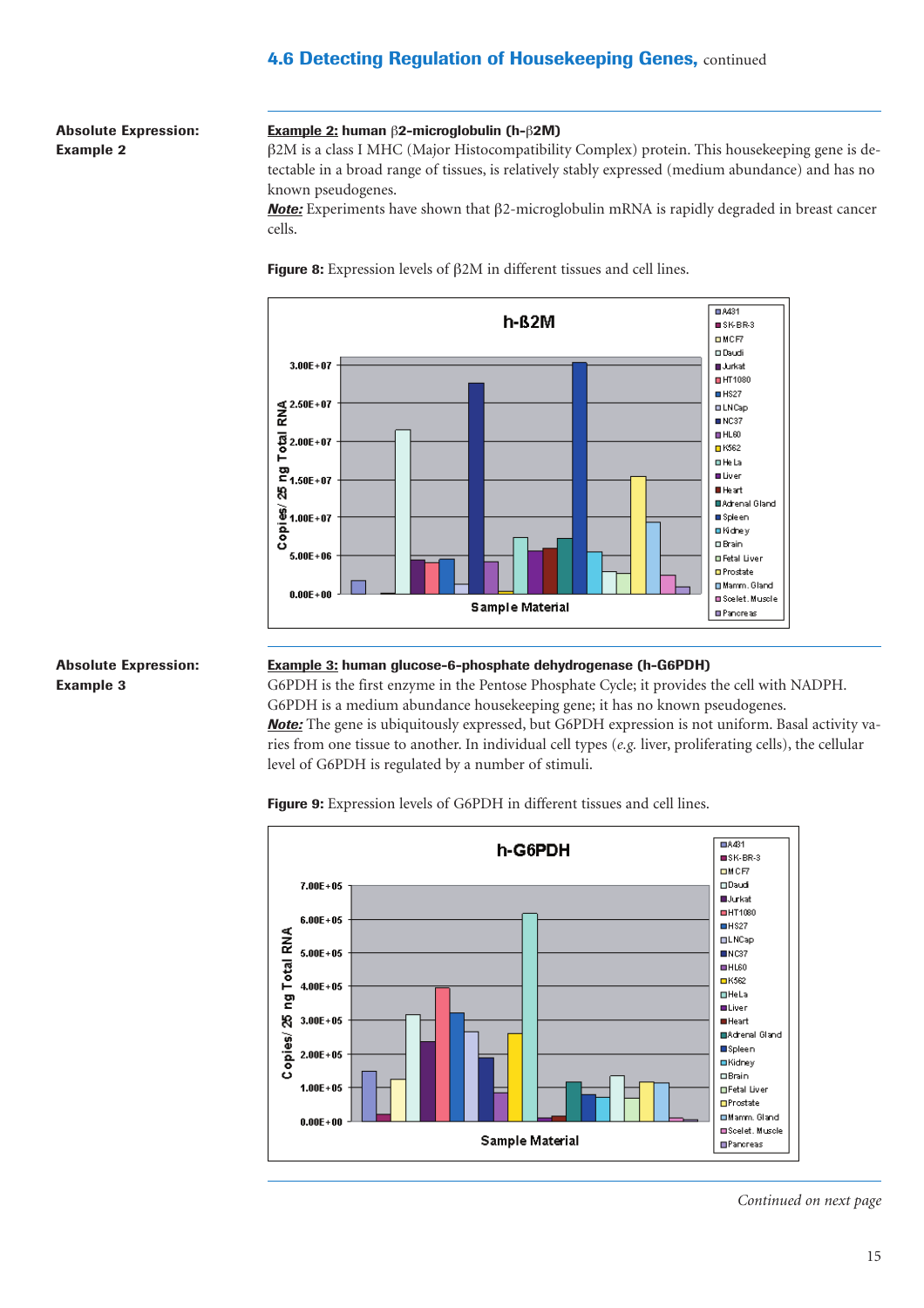**Absolute Expression: Example 4**

#### **Example 4: human hypoxanthine-phosphoribosyl-transferase (h-HPRT)**

HPRT plays an important role in purine salvage pathways. It is a low abundance gene. The special HPRT-specific primer/probes provided in the Housekeeping Gene Set ensure that known pseudogenes of HPRT will not be amplified.

*Note:* HPRT RNA levels are higher in growing cells, but reduced levels are observed in cells carrying mutations at the HPRT locus. These mutations can be induced by drugs or x-irradiation.

**Figure 10:** Expression levels of HPRT in different tissues and cell lines.



#### **Absolute Expression: Example 5**

### **Example 5: human 5-aminolevulinate synthase (h-ALAS)**

This enzyme is the first and rate-limiting enzyme in the mammalian biosynthetic pathway for heme. This medium abundance housekeeping gene has no known pseudogenes. *Note:* Alterations in steady state levels of ALAS RNA have been reported; cAMV stimulates, phorbol esters and insulin inhibit.

 $\overline{B}$  A431 h-ALAS  $\blacksquare$  SK-BR-3  $D$  MCF7 **D** Daudi 200E+05 **U** Jurkab  $1.80E + 05$ **D** HT 1080  $H$  HS27  $1.60E + 05$ ng Total RNA **OLNCap**  $1.40E + 05$  $NCS7$  $\blacksquare$  HL60  $1.20E + 0.5$  $E$  K562 **D** Hella  $1.00E + 05$ **O** Liver Copies/25 8.00E+04 **III** Heart ■ Spleen 6.00E+04 ■ Kidney 4.00E+04 **O** Brain **DiFatal Liver** 2.00E+04 **O** Prostate  $0.00E + 00$ **D** Mamm. Gland **D** Scelet, Muscle Sample Material **O** Pancreas

Figure 11: Expression level of ALAS in different tissues and cell lines.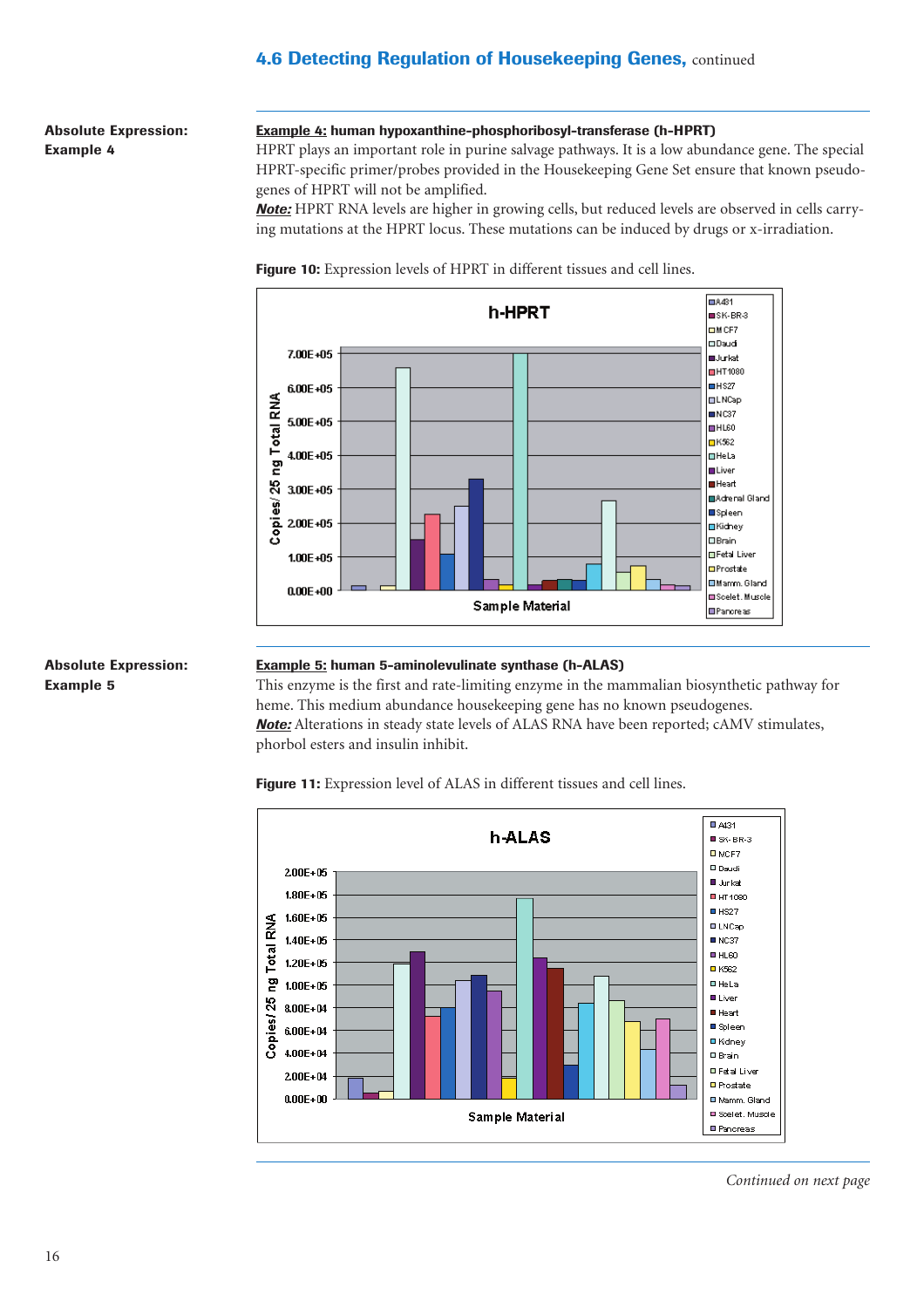**Case 1 Summary: Selection of Reference Gene** 

Figures 7 – 11 above demonstrate that housekeeping genes exhibit tissue-specific expression patterns. These may reflect intrinsic differences among the individual tissues, which are probably related to differences in metabolic activity or cytoarchitecture.

Conclusion: For comparative studies involving several different types of tissue, determine the absolute expression levels of various reference genes in all the target tissues, then select the one with the most constant values across all these tissues.

**Case 2. Template Amount Not Known: Example 1**

In some instances it is impossible to determine the template amount and an absolute quantification approach is not possible, *e.g.* when working with mRNA. In these cases, use a relative quantification approach to detect any regulatory effect of the reference genes. For each experimental condition to be investigated, assay at least two different housekeeping genes (Hk) against the target. Compare the relative ratios (target/Hk1 and target/Hk2) to detect differences caused by the housekeeping genes (as in Figure 12).

**Figure 12** illustrates the relative expression level of a target gene (IFN-gamma) normalized to three different housekeeping genes (HPRT, β2M, PBGD). IFN-gamma /HPRT and IFN-gamma/PBGD ratios respond similarly to the experimental treatments [addition of LPS (lipopolysaccharide) for stimulation and Dex. (dexamethasone) for inhibition]. Thus, it is very **unlikely** that either of these two housekeeping genes influences the relative ratio (target:reference). In contrast, the ratios for the IFN-gamma /β2M system clearly behave differently from the other two. Therefore, it is very **likely** that β2M influences the relative expression levels.

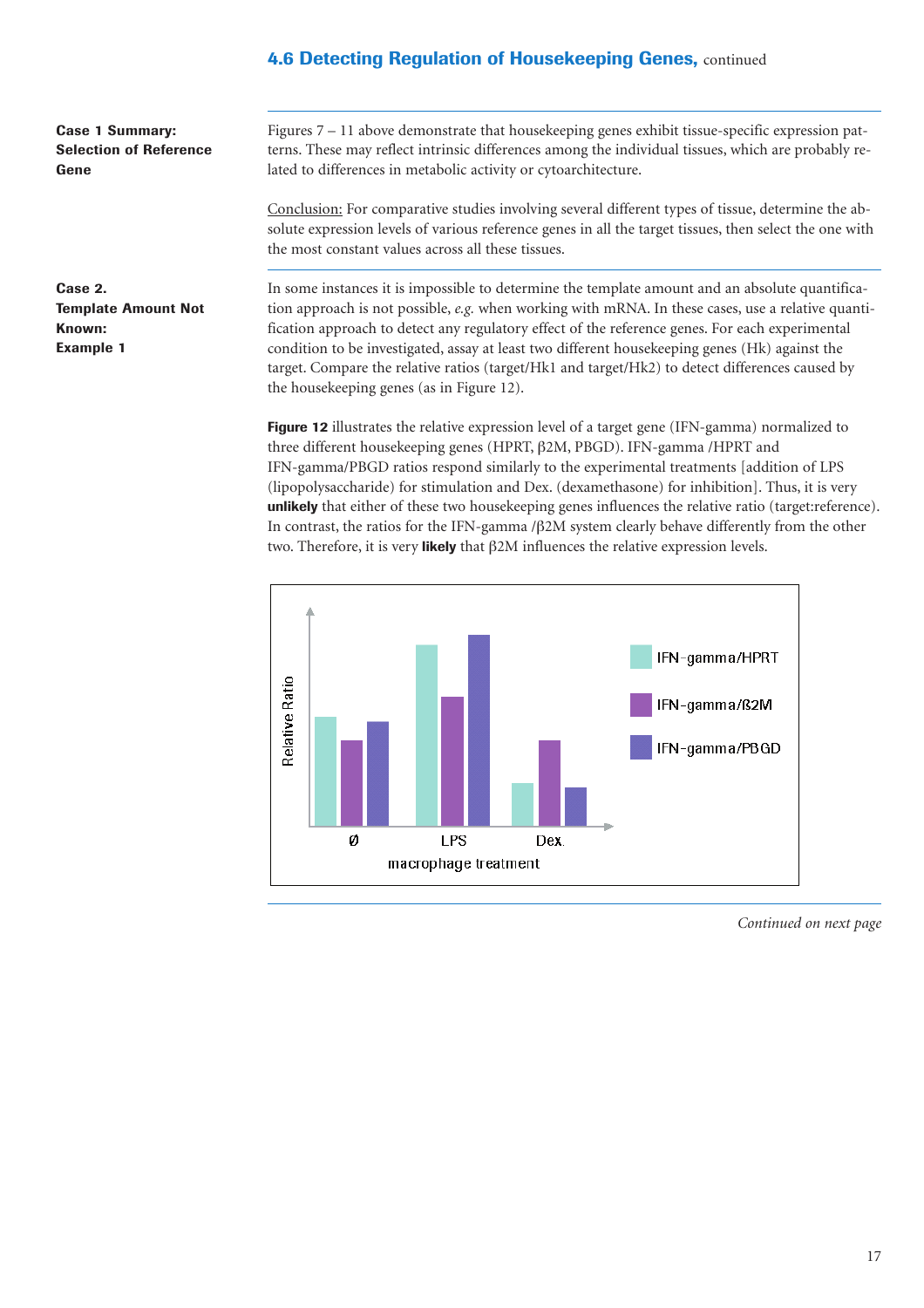**Template Amount Not Known: Example 2**

**Figure 13:** AML-positive sample material was monitored after chemotherapy. In the same experiment, the AML1-ETO target gene was normalized to both G6PDH and cABL. Relative quantification of AML1-ETO/G6PDH and AML1-ETO/cABL revealed virtually identical results at each point of analysis. Thus, both G6PDH and cABL are appropriate reference genes for AML1-ETO quantification in this system.



### **Case 2 Summary: Significance of Relative Quantification Results**

If target RNA values are constant or not statistically different when normalized to several housekeeping genes, you may conclude that any of these housekeeping genes may be used as a reference. But if target values vary according to the housekeeping gene used for normalization, you should continue the search for a "neutral" reference gene.

*Note:* If no satisfactory reference gene can be identified, consider using two or three types of housekeeping gene transcripts for normalization (as in figure 13 above). (Try, for example, using housekeeping genes that belong to different functional classes, since this significantly reduces the chance that these genes are co-regulated.) The mean value of the two or three target:reference ratios may provide an acceptable final result.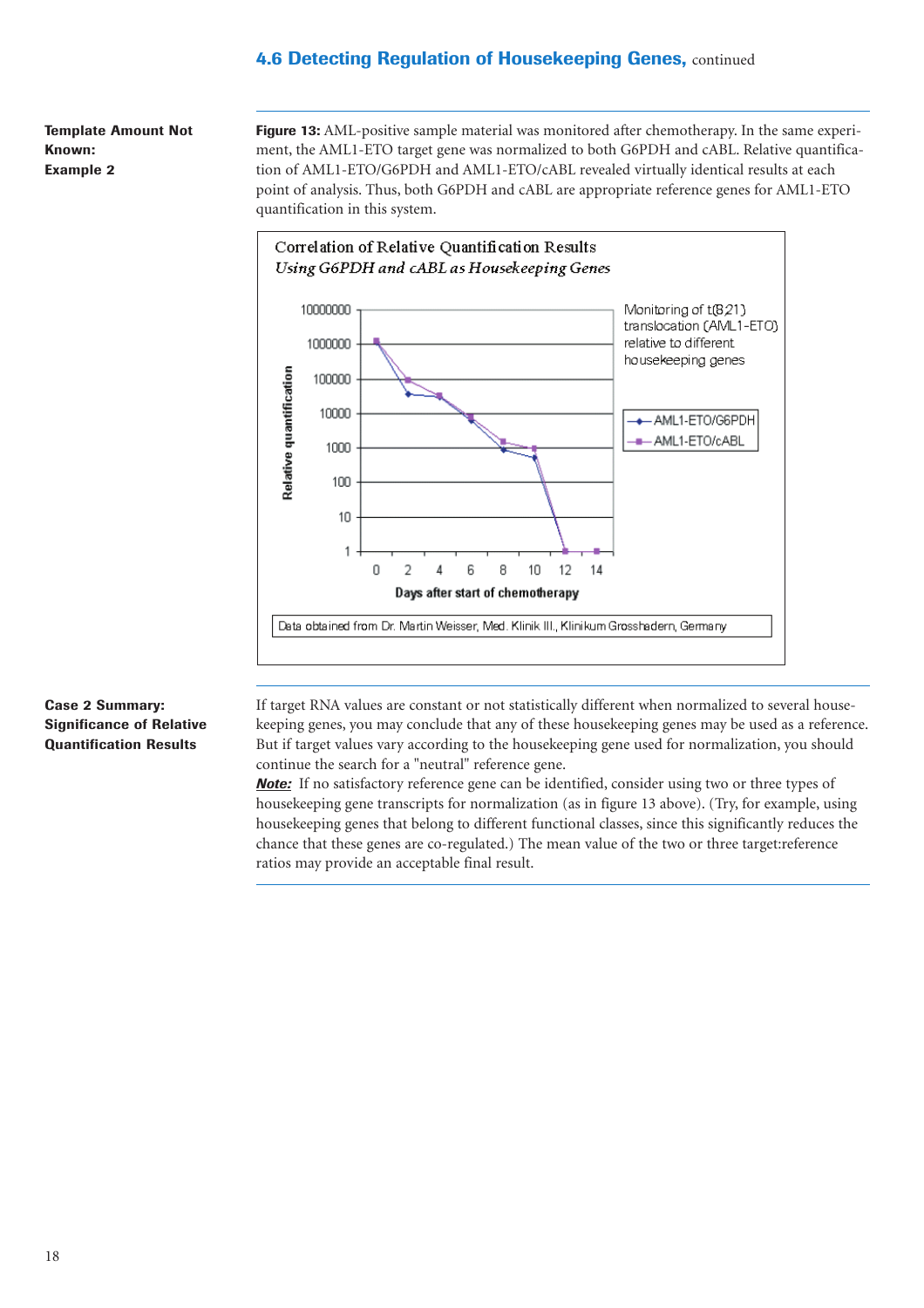## **4.7 Setting Up Relative Quantification Analysis**

**Guidelines for Relative Quantification Analysis** After proper validation of a suitable housekeeping gene, start quantifying target gene expression. Choose one of the two analysis methods available for relative quantification assays:

#### **1. Relative Quantification with external standards**

- External standards for the target and/or the housekeeping gene must be available. (Usually cloned fragments or PCR products of known concentration are used.)
- Check efficiencies of both PCRs with serial dilution tests.
- Determine a common linear measurement range for both gene amplification reactions.
- The LightCycler Software automatically constructs the standard curve(s), then determines the experimental values for the target and reference genes; however, the target:reference ratios must be calculated manually.

### **2. Calibrator normalized relative quantification**

- A calibrator must be defined. (The calibrator is usually a typical positive sample that has a constant ratio of target to reference.)
- LightCycler data from amplification of target and reference in both calibrator and samples are downloaded into the LightCycler Relative Quantification Software, which calculates the target:reference ratios automatically.
- For efficiency correction:

Prepare relative standards (usually made from the calibrator sample material) for both the target and the housekeeping gene to create a \*.cof file, which must also be downloaded into the LightCycler Relative Quantification Software.

**Note:** For more information on these two methods see page 4 of this Note or refer to Technical Note No. LC 13/2001 *Relative Quantification*.